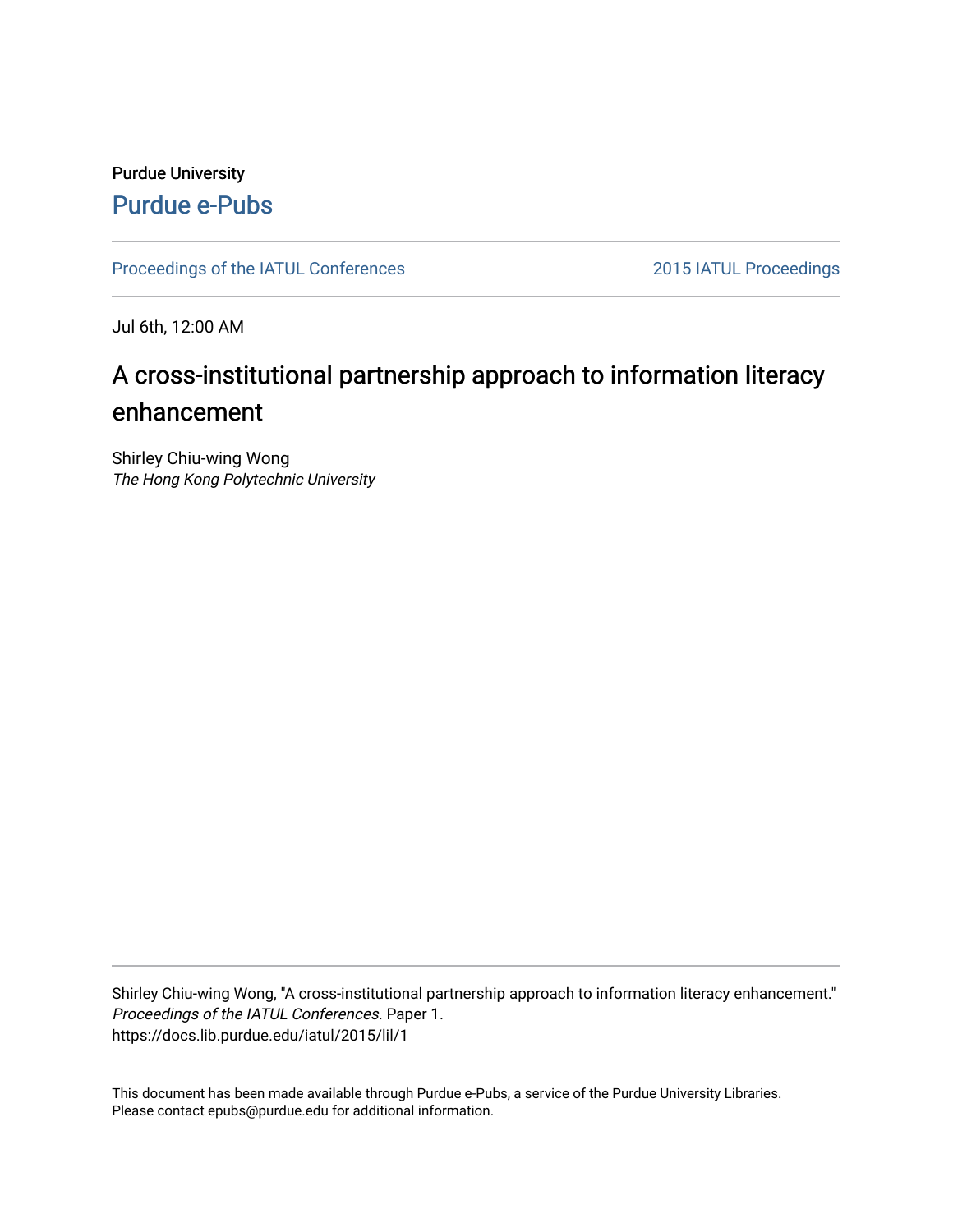## **A CROSS-INSTITUTIONAL PARTNERSHIP APPROACH TO INFORMATION LITERACY ENHANCEMENT**

#### **Dr Shirley Chiu-wing Wong The Hong Kong Polytechnic University, Hong Kong shirley.cw.wong@polyu.edu.hk**

#### **Abstract**

While it is an international trend to integrate information literacy into the university curriculum, it is not yet a standard practice in Hong Kong. Furthermore, there is currently no territory wide stipulation on information literacy in Hong Kong higher education, and concepts of information literacy remain unfamiliar to the university community. This paper describes the first large scale cross-institutional project that aims to enhance information literacy in Hong Kong higher education through firstly assessing information literacy education needs of students across eight institutions, and then to use such data with input from faculties to inform the development of a shared interactive multimedia information literacy courseware and selfassessment tool. "Course Enhancement Funds" will also be provided to individual courses to promote faculty-librarian partnerships for embedding information literacy elements into them. To deepen information literacy embedment, a professional capacity building programme will be organised to aid librarians from participating institutions in building collaborative partnerships with faculties. By using a broad, evidence-based approach, through cross-institutional partnership, to provide relevant learning experiences appropriate for local student needs and collaborating with faculties across the eight largest higher education institutions in Hong Kong, the project seeks to bring about a paradigm shift in Hong Kong higher education leading to a valuing of information literacy among university management and faculty, and in-depth embedment of information literacy into the university curricula.

#### **Keywords**

information literacy, cross-institutional project, education needs, evidence-based, shared interactive multimedia courseware, self-assessment tool, course enhancement funds, professional capacity building

The core mission of higher education is to prepare graduates for a knowledge-based society, by fostering skills for independent and lifelong learning. Information literacy, defined as the ability to find, evaluate, use and disseminate information in order to "learn how to learn" (ACRL, 1989, p. 1), is the foundation for learning, and is pivotal to academic development and lifelong employability (Candy, Crebert and O'Leary, 1994; Hager and Holland, 2006). In the *Prague Declaration: Towards an Information Literate Society*, UNESCO (2003) positions information literacy as a basic human right in an Information Society for lifelong learning, for building a competitive workforce, and for closing the digital divide and reducing inequities among people and countries. Information Literacy should be an integral part of *Education for All*. In Hong Kong, in the *Reform Proposals for the Education System in Hong Kong released in* 2000, the Education Commission made "Learning for Life, Learning through Life" the aim of education for the 21st Century. The reform targets to equip students with a broad based knowledge, independent thinking, high adaptability and the ability for lifelong learning in a rapidly changing world. To facilitate lifelong learning, information literacy should be embedded into the university curriculum, making students aware of the vital role of information in the learning process.

While Hong Kong's Education Department initiated some information literacy education in primary and secondary schools via its *Information Literacy Framework for Hong Kong* (2005), a study conducted by the author (Wong, 2011) found that university freshmen of Hong Kong had very limited experiences in information use in their school years, and these past learning experiences had a strong impact on both their information literacy competency and perceptions in developing and refining search strategies for academic research topics at university. They were weak in using a variety of scholarly information sources and search tools, but had a tendency of heavy reliance on quick web information for their research tasks. They also lacked the awareness and capability to evaluate information and acknowledge the sources.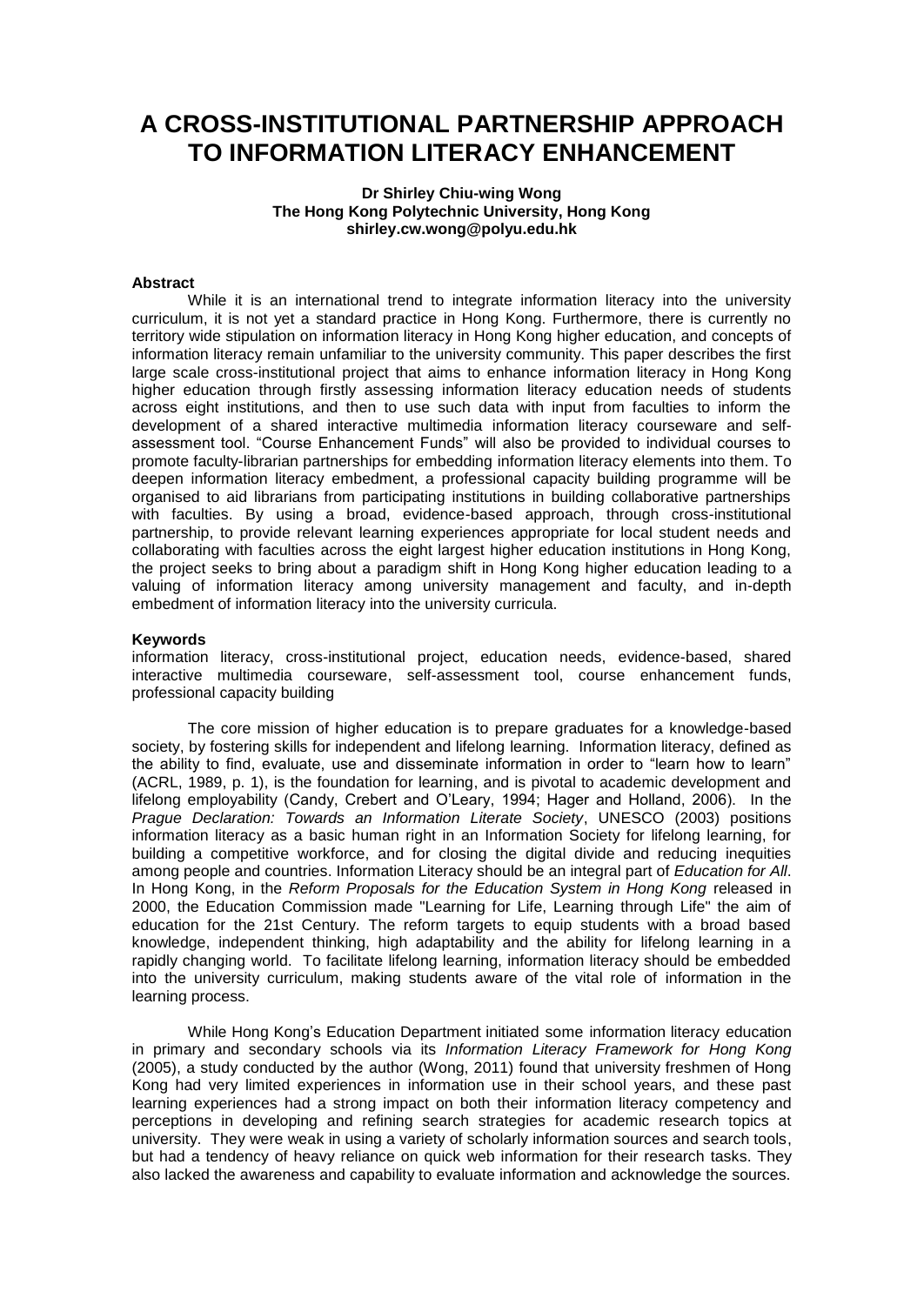Their scarce past experiences and inadequate competency in using scholarly search tools for more authoritative and reliable information sources prevented them from using these valuable resources for complex research. The study revealed that university freshmen in Hong Kong urgently need proper information literacy learning experiences to facilitate them to abandon the unhealthy habit of using brief and incomprehensive web information, and to use scholarly information effectively for in-depth research instead. Furthermore, studies among postgraduate students in Hong Kong show that even PhD students start out ignorant of many important scholarly sources in their disciplines and need help to develop their information literacy skills (Chu & Law 2005, Chu & Law 2007a, Chu & Law 2007b, Chu & Law 2008; Ting, Chu, Chiu, & Yau, 2011).

While it is an international trend to integrate information literacy into the university curriculum to facilitate student-centred inquiry-based pedagogies and lifelong learning, this is not yet a standard practice among Hong Kong universities. Furthermore, in contrast to a number of countries around the world, there is no territory wide stipulation on information literacy in higher education, and concepts of information literacy remain unfamiliar to the university community. According to a survey conducted by the Learning Strategies Committee under the Hong Kong Joint University Librarians Academic Committee (JULAC) in 2012, out of the eight University Grant Council funded higher education institutions in Hong Kong, only one university offers a one credit mandatory course on IT skills with a small portion of information literacy elements and one university provides a one credit compulsory research ethics course with 1/6 on information literacy components. Other than these, it all relies on the scattered effort of individual librarians and faculty members to embed information literacy into their programmes and classes. Some proactive librarians are able to deliver one or two classes on information literacy in individual teaching programmes, and such provision of information literacy learning experiences all depends on the good will of individual librarians and faculty members, and the programmes are mostly non-credit bearing (JULAC LSC, 2012).

In addition to the lack of a territory wide stipulation on information literacy in Hong Kong higher education, there is a substantial gap in the in-depth understanding of information behaviours of Hong Kong university students. Only a few studies had been performed, namely those of Chu and Law (2007a, 2007b, 2008) examining the information search processes of postgraduate students of one local university, and the study conducted by the author (Wong, 2011) on information literacy competences, perceptions and past learning experiences of university freshmen in a university in Hong Kong, as cited above.

To deal with the above, libraries of all eight University Grant Council (UGC) funded higher education institutions in Hong Kong worked together to propose the very first large scale cross-institutional information literacy project to the Hong Kong University Grant Council for project fund support. The proposed information literacy project, with the author as the principal investigator, will last for three years, spanning from 2015 to 2018. It was fully supported by the eight UGC funded tertiary education institutions in Hong Kong, and has successfully acquired the project funding from the Hong Kong University Grant Council.

In the coming three years, a comprehensive assessment will be conducted on the information behaviours of university students across faculties from the eight participating institutions covering all subject disciplines to form the knowledge base of the educational needs for information literacy among students. Such knowledge base will in turn inform the development of a shared interactive multimedia courseware and an information literacy selfassessment tool, to address the local information literacy educational needs and to provide relevant information literacy learning experiences for students in all participating institutions. Small amount of funding in terms of "Course Enhancement Funds" will be provided to individual taught courses to promote faculty-librarian partnerships for embedding information literacy elements into them. To deepen information literacy embedment, a professional capacity building programme will be organised to aid librarians from participating institutions in building collaborative partnerships with faculties. By using a broad, evidence-based approach, through cross-institutional partnership, to provide relevant learning experiences appropriate for local student needs and collaborating with faculties across the eight largest higher education institutions in Hong Kong, the project seeks to bring about a paradigm shift in Hong Kong higher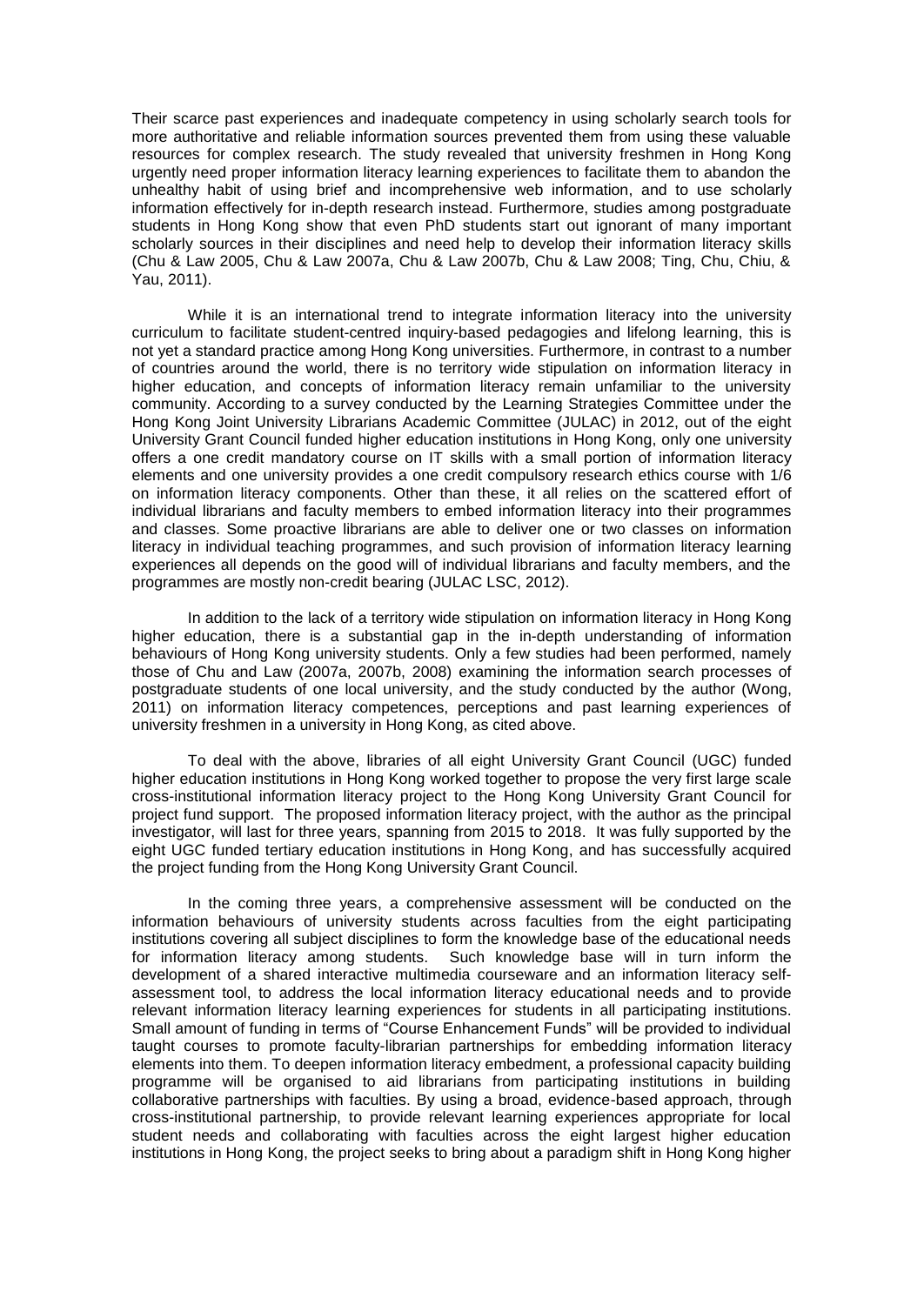education leading to a valuing of information literacy among university management and faculty, and in-depth embedment of information literacy into the university curricula.

At the end of the project, learning outcomes will be reviewed by various channels, including formative assessment built into different modules of the multimedia information literacy courseware, usability studies on the courseware, reports submitted by recipients of the Course Enhancement Funds, and surveys for faculty and students at various stages. A validated instrument used by over fifty higher education institutions in the US (The Research Readiness Self-Assessment) will be customized for Hong Kong students and administered to 1,600 students from participating institutions to evaluate their information literacy competencies before and after implementing various information literacy intervention activities.  $\square$ 

Composition of the project team exemplifies its collaborative nature. The project team composes of all the library directors of the eight institutions in Hong Kong, as well as three faculty members from the three largest institutions in Hong Kong. Consultancy will be provided by the world renowned information literacy scholar Professor Christine Bruce of the Queensland University of Technology in Australia. Facilitator of the information literacy capacity building programme will be recruited internationally. Expertise of faculty members and librarians, local and overseas information literacy scholars, would be shared and promoted through this collaboration project. Faculty collaborators would contribute their knowledge and experiences in educational assessment, courseware development and implementation. Librarian collaborators would be responsible for facilitating the need assessment such as recruiting student participants, developing the courseware contents, implementing and promoting the shared interactive multimedia information literacy courseware elements to various stakeholders of their institutions, developing the information literacy assessment tool, and would continue to update and maintain the courseware in the future. An honorary consultant will provide expert advice all through the project.

To ensure the sustainability of the project deliverables, the Joint University Librarians Advisory Committee (JULAC) Learning Strategies Committee, with information literacy specialists from libraries of all eight participating institutions, will be involved to provide support by offering its information literacy expertise to the project team. The Committee is a wellestablished standing committee under JULAC to provide a forum for JULAC member library staff to share best practices and new developments related to information services in the broader context and related to information literacy services as one specific area of interest. After the completion of the project, the Committee, working under JULAC, will continue to work on the further development and implementation of the courseware to ensure long-term sustainability of project outcomes across UGC funded institutions. In addition, the courseware comprises digital learning objects that can be incorporated separately into learning management systems, as stand-alone objects or as parts of coherent sequences of learning under different instructional context, thereby increasing the courseware's reusability, portability and transferability. A paradigm shift in appreciating the significance of information literacy among UGC funded institutions will ultimately help extend the development and use of the shared interactive multimedia information literacy courseware.

#### **References**

- Association of College and Research Libraries. (1989). *Introduction to information literacy*. Chicago: American Library Association. Retrieved from http://www.ala.org/acrl/issues/infolit/intro
- Candy, P. C., Crebert, R. G., O'Leary. J. O. (1994). *Developing lifelong learners through undergraduate education*. Canberra, Australia: National Board of Employment, Education and Training.
- Chu, S. K.W., & Law, N. (2005). Development of Information Search Expertise: Research students' knowledge on Databases. *Online information review*, 29(6), 621 - 642.
- Chu, S. K., & Law, N. (2007a). Development of information search expertise: Postgraduates' knowledge of searching skills. *Portal: Libraries and the Academy, 7*(3), 295-316.
- Chu, S. K., & Law, N. (2007b). Development of information search expertise: Research students' knowledge of source types. *Journal of Librarianship & Information Science, 39*(1), 27-40.